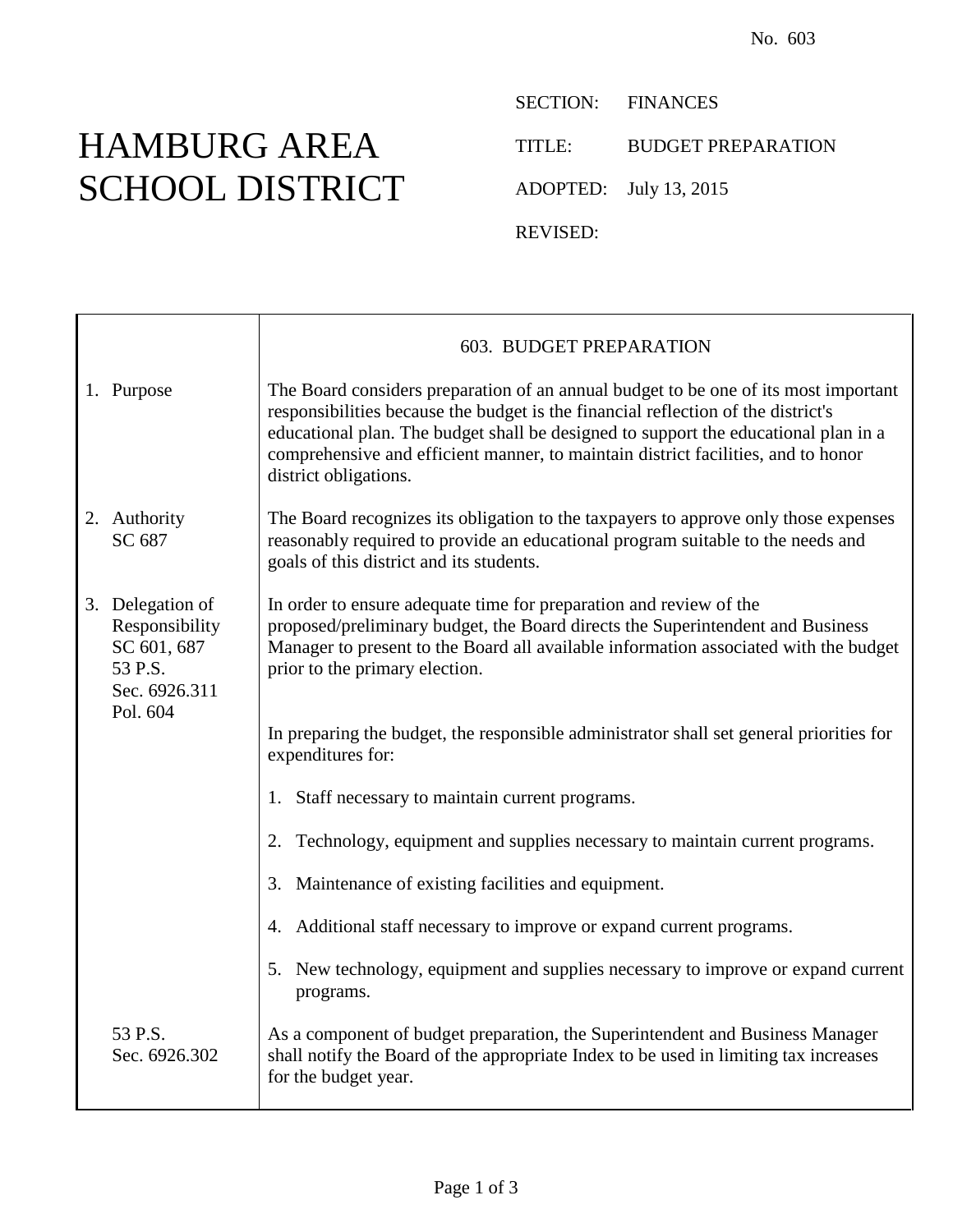|  |                          | When presented for Board review, the proposed/preliminary budget may contain:                                                                                                                             |
|--|--------------------------|-----------------------------------------------------------------------------------------------------------------------------------------------------------------------------------------------------------|
|  |                          | 1. Estimated revenue and expenditures in each financial category for the previous<br>fiscal year.                                                                                                         |
|  |                          | 2. Estimated revenue and expenditures in each financial category for the upcoming<br>fiscal year.                                                                                                         |
|  |                          | 3. Student enrollment for the upcoming school year.                                                                                                                                                       |
|  |                          | 4. Amount of surplus anticipated at the end of the current fiscal year.                                                                                                                                   |
|  |                          | 5. Explanation of each item of expense proposed, upon request.                                                                                                                                            |
|  | 53 P.S.<br>Sec. 6926.333 | 6. Listing of all exceptions for which the district may be eligible.                                                                                                                                      |
|  |                          | 7. Relation of the estimated tax increase to the Index limitation for the district.                                                                                                                       |
|  |                          | 8. Programs, services or expenditures to be eliminated if referendum is rejected.                                                                                                                         |
|  |                          | 9. Increase, if any, of tax rate in relation to the Index.                                                                                                                                                |
|  | 4. Guidelines            | A descriptive analysis of the proposed preliminary budget for the following school<br>year shall be prepared. This shall be considered the Board's working copy. The<br>descriptive analysis may contain: |
|  |                          | 1. A summary of proposed expenditures in the standard accounting classifications<br>established by the Pennsylvania Department of Education.                                                              |
|  |                          | 2. A summary of proposed expenditures by major budget categories and a summary<br>of receipts.                                                                                                            |
|  |                          | 3. A summary of the budget indicating the proportion of the budget allocated to<br>major function and object codes.                                                                                       |
|  |                          | 4. Information regarding characteristics of the district related to understanding the<br>budget.                                                                                                          |
|  |                          | 5. A narrative from the Superintendent or designee to the Board, commenting upon<br>the recommended budget.                                                                                               |
|  |                          | All budget information required on the official form of the budget as prepared by the<br>Commonwealth shall be available for inspection by interested district residents.                                 |